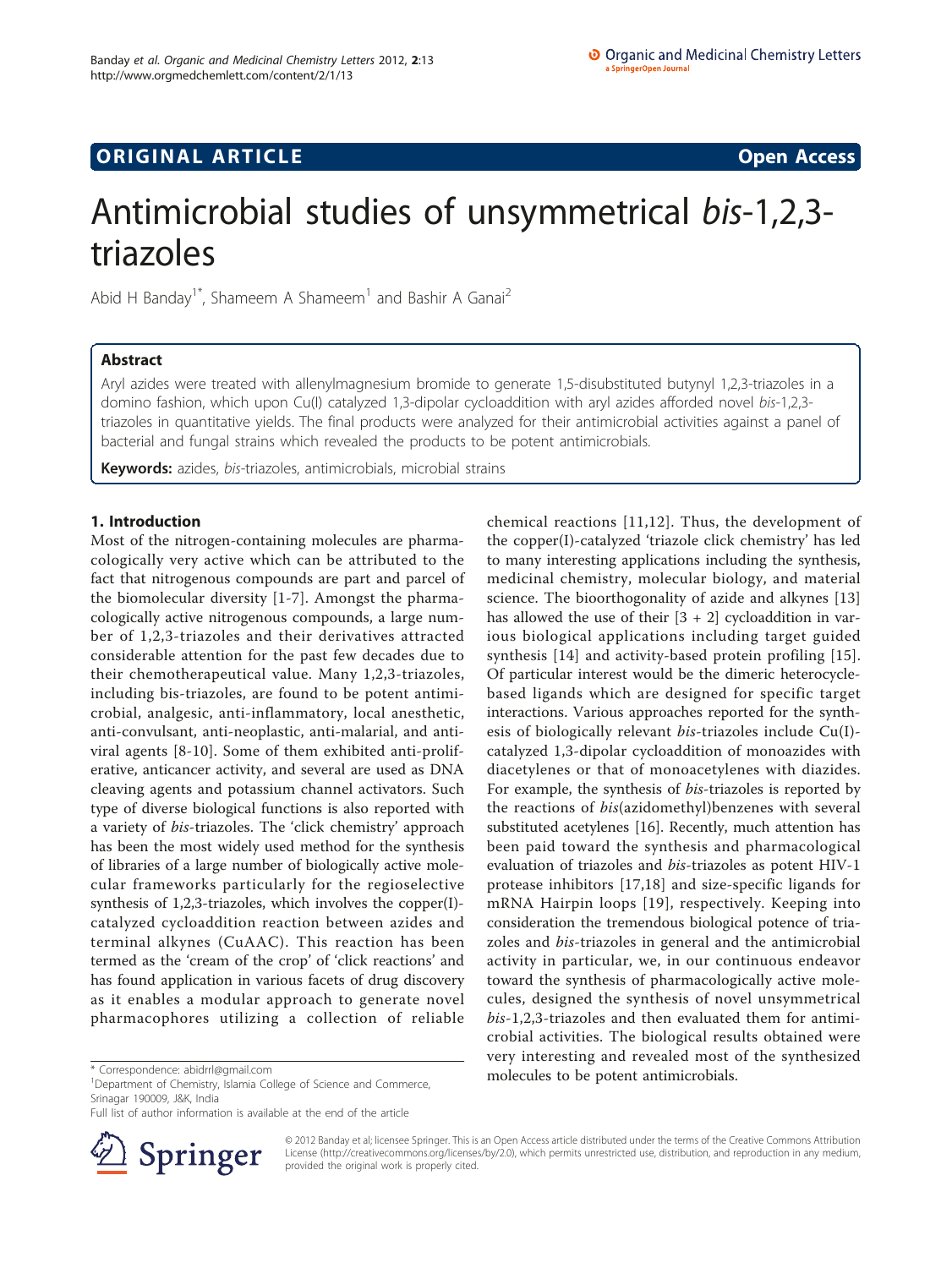#### 2. Experimental

### 2.1. General methods

Melting points were recorded on Buchi Melting point apparatus D-545; IR spectra (KBr disks) were recorded on Bruker Vector 22 instrument. NMR spectra were recorded on Bruker DPX200 instrument in  $CDCl<sub>3</sub>$  with TMS as internal standard for protons and solvent signals as internal standard for carbon spectra. Chemical shift values are mentioned in  $\delta$  (ppm) and coupling constants are given in Hz. Mass spectra were recorded on EIMS (Shimadzu) and ESI-esquire 3000 Bruker Daltonics instrument. The progress of all reactions was monitored by TLC on  $2 \times 5$  cm pre-coated silica gel 60 F254 plates of thickness of 0.25 mm (Merck). The chromatograms were visualized under UV 254-366 nm and iodine.

### 2.2.1. Chemical synthesis

2.2.1.1. General procedure for the synthesis of bis-1,2,3-triazoles (5) To a suspension of Mg turnings  $(1.6)$ g, 0.66 mol, 10 equiv.) in specially dried THF with  $HgCl<sub>2</sub>$  (5 mg, 1% w/w of propargyl bromide) was added propargyl bromide (3.05 ml of an 80% wt. soln. in toluene, 4 mmol, 5 equiv.) in small portions while stirring the mixture at r.t. (*Note*: A small grain of  $HgCl<sub>2</sub>$  is generally required to promote formation of the reagent.) The mixture was stirred at r.t. for 2 h to give a cloudy light green solution. The allenylmagnesium bromide generated as above was cooled to 0°-5° and added dropwise to a solution of 3-methylphenyl azide (1 g, 0.007 mol) maintaining the temperature between 0 and 5°C. The mixture was allowed to attain r.t., and stirring was continued at ambient temperature for 30 min, followed by quenching with aq. NH4Cl solution (10 mL) and diluting with AcOEt (50 mL). The org. layer was separated and the aq. layer extracted with AcOEt ( $2 \times 20$ mL). The combined org. layers were dried (anh.  $Na<sub>2</sub>SO<sub>4</sub>$ ) and evaporated under reduced pressure to afford crude product, which was subjected to chromatography (silica gel, 60-120 mesh, elution; hexane/AcOEt gradient) to afford pure 5-(But-3-yn-1-yl)-1-(3-methylphenyl)-1H-1,2,3-triazoles 3 as a colorless liquid. 3- Methyl butynyl triazole (10 mmol) was stirred in 5 mL of tert-butanol and  $H_2O$  (1:1 mixture).  $CuSO_4$  (12 mmol) and sodium ascorbate (50 mmol) were charged into the reaction mixture. After 15 min, 3-methylphenyl azide (10 mmol) was added to the above mixture, and stirred for 8 h. The mixture was diluted with AcOEt, the org. layer was separated, and the aq. layer extracted with AcOEt  $(2 \times 20 \text{ mL})$ . The combined org. layers were dried (anh.  $Na<sub>2</sub>SO<sub>4</sub>$ ) and evaporated under reduced pressure to afford crude product 5 (Scheme 1), which was subjected to precipitation in hexane–AcOEt, affording pure bis-triazole 5 as an amorphous brown solid (only entries 2 and 13, see Table [1\)](#page-2-0) (Scheme 2).

The analytical data of all the isolated bis-triazoles is given as under.

1-(4-methoxyphenyl)-5-(2-(1-m-tolyl-1H-1,2,3-triazol-4 yl)ethyl)-1H-1,2,3-triazole (5a)

Syrupy brownish liquid. IR (KBr) cm-1: 3453, 2913, 2865, 1593, 1212, 1080, and 685; <sup>1</sup>H NMR (CDCl<sub>3</sub>): δ 2.44 (s, 3H); 3.12 (m, 4H); 3.87 (s, 3H); 7.02 (d, 2H, J = 8.89 Hz); 7.35 (m, 6H); 7.50 (s, 1H), 7.60 (s, 1H); 13C NMR (500 MHz, CDCl3): δ 21.40, 23.44, 24.53, 55.63, 114.74, 117.53, 119.41, 121.14, 126.71, 128.00, 129.53, 138.11, 140.03, 148.22, 161.12.; ESI-MS: 383 (M<sup>+</sup> + Na); Anal. Calcd. for  $C_{20}H_{20}N_6O$ : C, 66.65; H, 5.59; N, 23.32; Found: C, 66.83; H, 5.38; N, 23.51.

4-(4-(2-(3-(4-methoxyphenyl)-3H-1,2,3-triazol-4-yl) ethyl)-1H-1,2,3-triazol-1-yl)benz-oic acid (5b)

Amorphous white solid. m. p. 195-197°C; IR (KBr)  $cm^{-1}$ : 3413, 2922, 2860, 1593, 1234, 1017, and 690; <sup>1</sup>H NMR (CDCl3):  $\delta$   $\delta$  3.10 (t, 2H,  $J = 5.97$ ); 3.12 (t, 2H,  $J = 5.97$ ); 3.84 (s, 3H); 7.08 (d, 2H,  $J = 8.90$  Hz); 7.37 (d, 2H,  $J =$ 8.90 Hz); 7.72 (s,1H), 7.93 (d, 2H, J = 8.63 Hz), 8.21 (d, 2H,  $J = 8.90$  Hz); 8.33 (s, 1H); <sup>13</sup>C NMR (500 MHz, CDCl3): δ 22.50, 23.59, 54.45, 114.15, 115.43, 119.17, 119.21, 120.13, 126.36, 127.43, 130.78, 131.06, 147.23, 200.12; ESI-MS: 391  $(M^+ + H)$ ; Anal. Calcd. for  $C_{20}H_{18}N_6O_3$ : C, 61.53; H, 4.65; N, 21.53; Found: C, 61.71; H, 4.82; N, 21.79.

1-(4-methoxyphenyl)-5-(2-(1-(3-nitrophenyl)-1H-1,2,3 triazol-4-yl)ethyl)-1H-1,2,3-triazole (5c)

Syrupy grayish semisolid. IR  $(KBr)$  cm<sup>-1</sup>: 3393, 2897, 2867, 1582, 1244, 1018, and 689; <sup>1</sup>H NMR (CDCl3):  $\delta$ 3.10 (t, 2H,  $J = 5.78$ ); 3.23 (t, 2H,  $J = 5.78$ ); 3.85 (s, 3H); 7.05 (d, 2H,  $J = 8.94$  Hz); 7.38 (d, 2H,  $J = 8.94$  Hz); 7.73-7.88 (m, 2H); 8.22-8.32 (m, 2H); 8.42 (s, 1H); 8.68 (m, 1H); 13C NMR (500 MHz, CDCl3): δ 22.20, 23.69, 55.45, 113.15, 116.43, 118.17, 119.41, 120.13, 127.36, 127.43, 130.78, 132.06, 142.33, 148.25; ESI-MS: 392 (M<sup>+</sup> + H); Anal. Calcd. for  $C_{19}H_{17}N_7O_3$ : C, 58.31; H, 4.38; N, 25.05; Found: C, 58.54; H, 4.5; N, 25.21.

1-(4-methoxyphenyl)-5-(2-(1-p-tolyl-1H-1,2,3-triazol-4 yl)ethyl)-1H-1,2,3-triazole (5d)

Syrupy grayish semisolid. IR (KBr) cm-1: 3423, 2932, 2876, 1593, 1234, 10179, and 694; <sup>1</sup>H NMR (CDCl<sub>3</sub>): δ 2.45 (s, 3H); 3.15 (m, 4H); 3.87 (s, 3H); 7.02 (d, 2H, J = 8.89 Hz); 7.18 (d, 2H,  $J = 8.89$  Hz), 7.37 (d, 2H,  $J = 8.90$ Hz); 7.47 (d, 2H,  $J = 8.90$  Hz); 7.50 (s,1H), 7.80 (s, 1H); <sup>13</sup>C NMR (500 MHz, CDCl<sub>3</sub>):  $\delta$  18.50, 22.23, 23.59, 54.45, 114.15, 115.43, 119.17, 119.51, 120.13, 126.36, 127.33, 130.78, 135.06, 147.23; ESI-MS: 383  $(M^+ + Na)$ ; Anal. Calcd. for C<sub>20</sub>H<sub>20</sub>N<sub>6</sub>O: C, 66.65; H, 5.59; N, 23.32; Found: C, 66.42; H, 5.68; N, 23.54.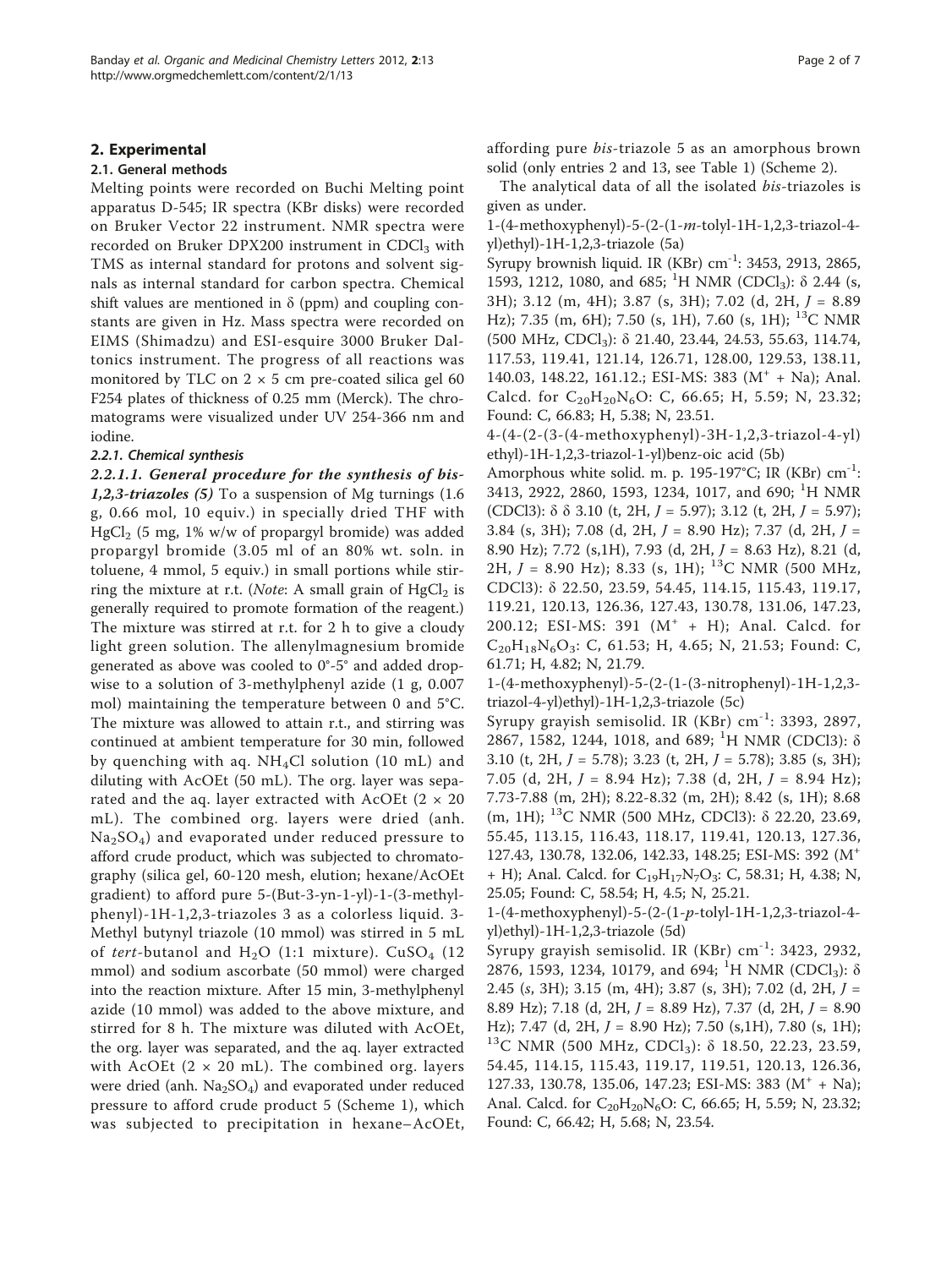| Entry                                 | <b>Triazole</b>                                                        | -,<br>Azide                               | Bis-triazole <sup>a</sup>                                | Yield (%)       |
|---------------------------------------|------------------------------------------------------------------------|-------------------------------------------|----------------------------------------------------------|-----------------|
| $\mathsf a$                           | $\stackrel{\text{N}}{\underset{\text{N}_{\text{v}}}{\prime}}$          | $-$<br>$N=N=N$                            | $N = N$<br>$N = N$                                       | $\overline{92}$ |
| $\mathsf b$                           | $\stackrel{N}{\sim}$<br>OMe                                            | $N = N = N$<br>HOOC                       | COOH<br>$N^{\leq N}$<br>$N = N$<br>MeÓ                   | $91^{\rm b}$    |
| $\subset$                             | $\begin{array}{c}\nN \\ N \\ N\n\end{array}$<br><b>OMe</b>             | +<br>$N = N = N$<br>NO <sub>2</sub>       | $N = N$<br>NO <sub>2</sub><br>$N = N$<br>OMe             | 89              |
| $\mathsf{d}$                          | $\stackrel{\text{N}}{\stackrel{\text{N}}{\text{N}}_{\text{.}}}$<br>OMe | $+ -$<br>N=N=N                            | $N = N$<br>$\overline{O}$ Me                             | 91              |
| $\mathsf{e}% _{t}\left( t_{0}\right)$ | $\stackrel{\text{N}}{\underset{\text{N}_{\text{v}}}{\sim}}$<br>CI      | $- + -$<br>$N = N = N$<br>NO <sub>2</sub> | NO <sub>2</sub><br>$N^{\leq N}$<br>$N = N$<br><b>CI</b>  | 88              |
| $\mathsf f$                           | $\stackrel{N}{\scriptstyle\sim}$<br>CI.                                | $-$<br>$N=N=N$                            | $N^{\leq N}$<br>N<br>$N = N$<br><b>CI</b>                | 92              |
| $\mathfrak g$                         | $N - N - N - N$<br>NO <sub>2</sub>                                     | $N=N=N$                                   | $N^{\leq N}$<br>$N = N$<br>$\mathsf{NO_2}$               | $90\,$          |
| $\boldsymbol{\mathsf{h}}$             | $\stackrel{N}{N}$<br>`NO <sub>2</sub>                                  | – +<br>N=N=N<br>NO <sub>2</sub>           | $N = N$<br>NO <sub>2</sub><br>$N = N$<br>NO <sub>2</sub> | $90\,$          |

<span id="page-2-0"></span>Table 1 Bis-triazoles prepared by 'Domino-Click' reaction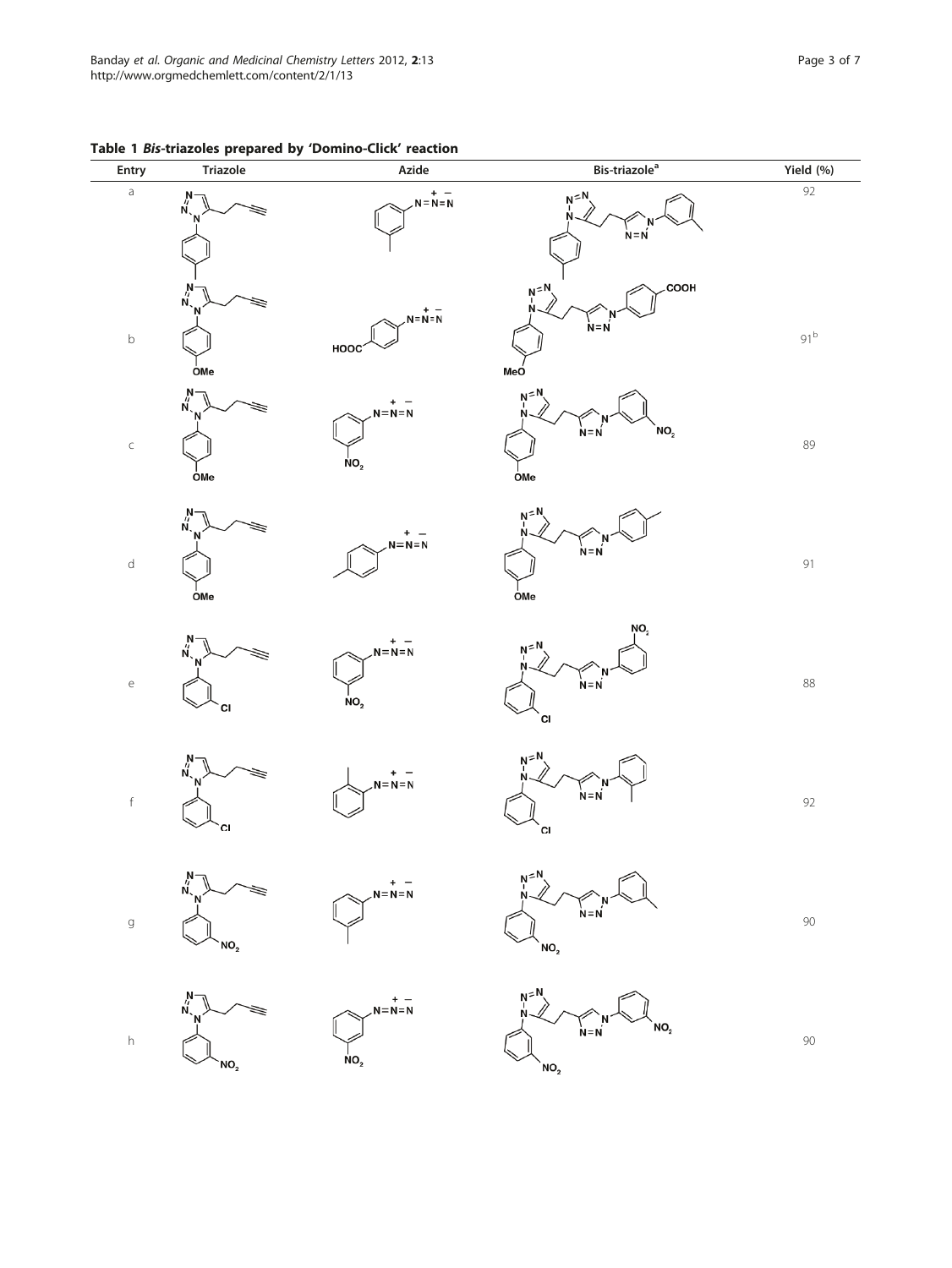|             | $\overline{N}$<br>N                     | $\ddot{}$<br>$N = N = N$<br>NO <sub>2</sub> | $N = N$<br>NO <sub>2</sub><br>$N = N$ | 91         |
|-------------|-----------------------------------------|---------------------------------------------|---------------------------------------|------------|
| j           | $\sum_{N}^{N}$                          | $N = N = N$                                 | $N = N$<br>$N = N$                    | 93         |
| $\mathsf k$ | $\begin{array}{c}\nN \\ N\n\end{array}$ | $N = N = N$<br>`NO <sub>2</sub>             | $N = N$<br>$N = N$<br>NO <sub>2</sub> | 92         |
|             | N,                                      | $N = N = N$<br>NO <sub>2</sub>              | $N = N$<br>$NO_{2}$<br>$N = N$        | 89         |
| ${\sf m}$   | $\frac{N}{N}$                           | $N = N = N$                                 | $N = N$<br>$N = N$                    | $90^\circ$ |

Table 1 Bis-triazoles prepared by ?'?Domino-Click?'? reaction (Continued)

1-(3-chlorophenyl)-5-(2-(1-p-nitrophenyl-1H-1,2,3-triazol-4-yl)ethyl)-1H-1,2,3-triazole (5e)

Syrupy grayish semisolid. IR (KBr) cm-1: 3411, 2945, 2898, 1597, 1265, 1067, and 702; <sup>1</sup>H NMR (CDCl<sub>3</sub>):  $\delta$ 3.17-3.40 (m, 4H); 7.34-7.57 (m, 2H); 7.77 (m, 2H), 7.86 (s, 1H); 8.17 (d, 2H, J = 7.85 Hz); 8.30 (d, 2H, J = 7.85), 8.55 (s, 1H); <sup>13</sup>C NMR (500 MHz, CDCl<sub>3</sub>): δ 19.25, 21.23, 23.56, 114.15, 115.43, 119.17, 119.51, 120.13, 126.36, 128.33, 130.87, 136.06, 146.23; ESI-MS: 418 (M<sup>+</sup> + Na); Anal. Calcd. for  $C_{18}H_{14}C/N_7O$ : C, 54.62; H, 3.57; N, 24.77; Found: C, 54.85; H, 3.38; N, 24.86.

1-(3-nitrophenyl)-5-(2-(1-m-tolyl-1H-1,2,3-triazol-4-yl) ethyl)-1H-1,2,3-triazole (5f)

Syrupy brownish semisolid. IR (KBr) cm-1: 3417, 2954, 2856, 1587, 1235, 1079, and 698; <sup>1</sup>H NMR (CDCl3): δ



2.44 (s, 3H); 3.17-3.25 (m, 4H); 7.39 (d, 2H,  $J = 7.40$ Hz); 7.50 (s, 2H), 7.70-7.82 (m, 4H); 8.36 (m, 2H);  $^{13}$ C NMR (500 MHz, CDCl3): δ 19.54, 21.23, 23.59, 114.15, 116.41, 119.17, 119.51, 120.13, 128.32, 127.35, 130.88, 136.06, 146.23, 153.22.; ESI-MS: 398 (M<sup>+</sup> + Na); Anal. Calcd. for  $C_{19}H_{17}N_7O_2$ : C, 60.79; H, 4.56; N, 26.12; Found: C, 60.95; H, 4.72; N, 26.34.

1-(3-nitrophenyl)-5-(2-(1-(3-nitrophenyl)-1H-1,2,3-triazol-4-yl)ethyl)-1H-1,2,3-triazole (5g)

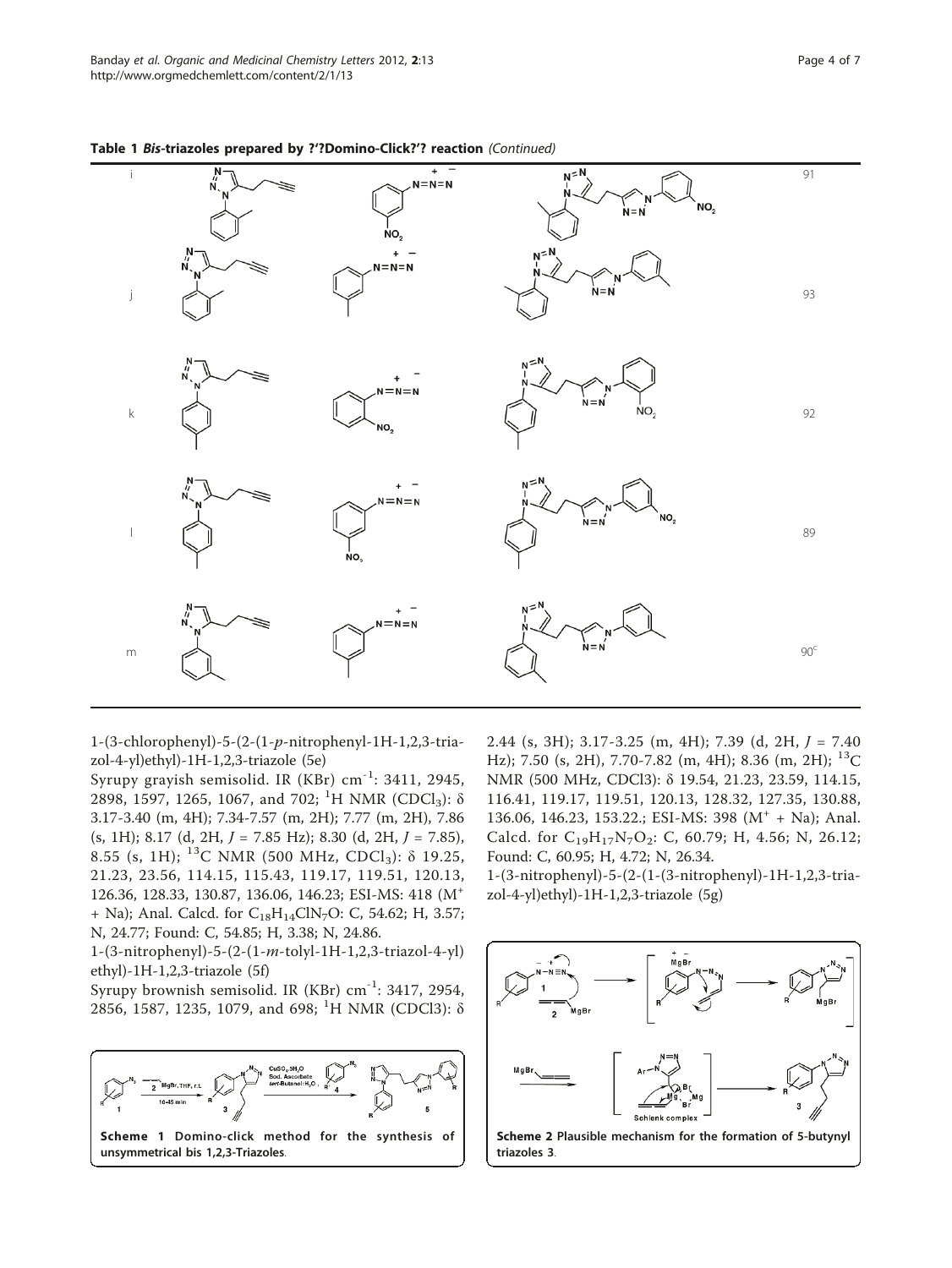Syrupy brownish semisolid. IR (KBr)  $cm^{-1}$ : 3419, 2965, 2857, 1580, 1265, 1099, and 714; <sup>1</sup>H NMR (CDCl3): δ 3.21 (t, 2H,  $J = 5.44$ ); 3.30 (t, 2H,  $J = 5.44$ ); 7.79 (m, 4H,  $J = 7.40$  Hz); 7.87 (s, 1H), 8.15 (d, 2H,  $J = 7.82$  Hz); 8.38 (m, 2H), 8.54 (s, 1H); <sup>13</sup>C NMR (500 MHz, CDCl3): δ 19.47, 21.34, 22.89, 114.15, 116.67, 119.77, 118.52, 120.13, 127.32, 128.35, 130.32, 136.18, 146.56, 154.31; ESI-MS: 407 ( $M^+$  + H); Anal. Calcd. for  $C_{18}H_{14}N_8O_4$ : C, 53.20; H, 3.47; N, 27.57; Found: C, 53.11; H, 3.62; N, 27.34.

5-(2-(1-(3-nitrophenyl)-1H-1,2,3-triazol-4-yl)ethyl)-1-otolyl-1H-1,2,3-triazole (5h)

Syrupy brownish semisolid. IR (KBr)  $cm^{-1}$ : 3418, 2954, 2856, 1587, 1235, 1079, and 698; <sup>1</sup>H NMR (CDCl3): δ 2.36 (s, 3H); 3.09 (m, 4H); 7.22 (m, 2H); 7.43 (m, 4H), 7.68 (s, 1H); 7.71-7.84 (m, 2H), 8.17 (d, 1H, <sup>J</sup> = 7.66); 13C NMR (500 MHz, CDCl3): <sup>δ</sup> 18.54, 21.23, 23.59, 114.15, 117.41, 119.17, 119.51, 120.13, 128.32, 127.35, 130.88, 136.06, 146.23, and 155.23; ESI-MS: 398 (M<sup>+</sup> + Na); Anal. Calcd. for  $C_{19}H_{17}N_7O_2$ : C, 60.79; H, 4.56; N, 26.12; Found: C, 60.95; H, 4.72; N, 26.34.

1-o-tolyl-5-(2-(1-m-tolyl-1H-1,2,3-triazol-4-yl)ethyl)-1H-1,2,3-triazole (5i)

Syrupy brownish semisolid. IR (KBr)  $cm^{-1}$ : 3417, 2944, 2856, 1587, 1235, 1079, and 695; <sup>1</sup>H NMR (CDCl3):  $\delta$ 2.07 (s, 3H); 2.15 (s, 3H); 3.12 (m, 2H); 7.54 (m, 2H); 7.63 (s, 1H); 7.74 (m, 3H), 8.08-8.23 (m, 3H); 8.57 (s,1H); 13C NMR (500 MHz, CDCl3): δ 19.68, 19.19, 21.58, 23.38, 116.10, 121.14, 122.22, 124.7, 129.82, 130.30, 131.31, 132.0, 135.80, 136.80, 137.83, 140.01, 148.20; ESI-MS: 367  $(M^+ + Na)$ ; Anal. Calcd. for  $C_{20}H_{20}N_{6}$ : C, 69.75; H, 5.85; N, 24.40; Found: C, 69.90; H, 5.52; N, 24.61.

5-(2-(1-(2-nitrophenyl)-1H-1,2,3-triazol-4-yl)ethyl)-1-ptolyl-1H-1,2,3-triazole (5j)

Syrupy greyish semisolid. IR (KBr) cm-1: 3427, 2966, 2865, 1576, 1235, 1079, and 687; <sup>1</sup>H NMR (CDCl<sub>3</sub>): δ 2.45 (s, 3H); 3.21-3.23 (m, 4H); 7.38-7.45 (d, 2H, J = 8.00 Hz); 7.70 (d, 2H,  $J = 8.00$  Hz), 7.81 (m, 1H); 7.90 (m, 3H), 8.14 (m, 2H); <sup>13</sup>C NMR (500 MHz, CDCl<sub>3</sub>): δ 19.85, 23.00, 23.54, 125.19, 125.27, 127.31, 129.71, 129.97, 130.89, 133.80, 134.97, 140.39, 144.60; ESI-MS: 367 ( $M^+$  + Na); Anal. Calcd. for C<sub>19</sub>H<sub>17</sub>N<sub>7</sub>O<sub>2</sub>: C, 60.79; H, 4.56; N, 26.12; Found: C, 60.61; H, 4.72; N, 26.29.

5-(2-(1-(3-nitrophenyl)-1H-1,2,3-triazol-4-yl)ethyl)-1-ptolyl-1H-1,2,3-triazole (5k)

Syrupy greyish semisolid. IR  $(KBr)$  cm<sup>-1</sup>: 3417, 2986, 2865, 1576, 1233, 1089, and 677; <sup>1</sup>H NMR (CDCl<sub>3</sub>): δ 2.45 (s, 3H); 3.08-3.22 (m, 4H); 7.33 (s, 4H); 7.50 (s, 1H), 7.52-7.72 (m, 4H), 7.89 (d, 1H,  $J = 7.89$  Hz); <sup>13</sup>C NMR (500 MHz, CDCl3): δ 15.82, 21.24, 23.33, 118.90, 122.73, 125.56, 130.23, 132.51, 133.69, 133.80, 135.61, 136.81, 139.97, 142.41, 144.43, 151.16; ESI-MS: 398 (M<sup>+</sup>

 $+$  Na); Anal. Calcd. for  $C_{19}H_{17}N_7O_2$ : C, 60.79; H, 4.56; N, 26.12; Found: C, 60.92; H, 4.30; N, 26.26.

1-m-tolyl-5-(2-(1-m-tolyl-1H-1,2,3-triazol-4-yl)ethyl)- 1H-1,2,3-triazol (5l)

Amorphous brown solid; m.p. 175°C. IR (KBr)  $cm^{-1}$ : 3429, 3138, 2922, 2860, 1612, 1593, 1549, 1494, 1383, 1234, 1165, 1089, 1047, 1017, 980, 873, 849, 786, 690, and 618; <sup>1</sup>H NMR (CDCl3): 2.33 (s, 3H); 2.43 (s, 3H); 3.05 (t, 2H,  $J = 6.2$  Hz); 3.20 (t, 2H,  $J = 6.2$  Hz); 7.25-7.59 (m, 8H); 7.73 (s, 1H); 8.36 (s, 1H). 13C NMR (500 MHz, CDCl3): 19.8, 19.9, 22.8, 23.8, 117.0, 120.4, 122.2, 125.7, 129.1, 129.8, 130.3, 132.0, 135.8, 136.8, 137.8, 140.0, 146.2. ESI-MS: 367 ( $M^+$  + Na). Anal. calc. for  $C_{20}H_{20}N_6$ : C, 69.75; H, 5.85; N, 24.40; Found: C, 69.80; H, 5.82; N 24.51.

## 2.2.2. Biology

The bacterial strains used for the analysis were *Bacillus* subtilis (MTCC 619), Staphylococcus epidermidis (MTCC 435), Proteus vulgaris (MTCC 426), and Pseudomonas aeruginosa (MTCC 424). The fungal strains used were Aspergillus niger (MTCC 1344) and Penicillium chrysogenum (MTCC 947). All the bacterial and fungal strains were obtained from The Microbial Type Culture Collection and Gene Bank (MTCC), Institute of Microbial Technology (IMTECH), Chandigarh, India. Kenamycin and flucanazole were used as standard antibacterial and antifungal substances, respectively, under similar conditions for comparison. Dimethyl sulfoxide (DMSO) was used as negative control.

The test organisms were cultured on agar slants, incubated 24 h at 37  $\pm$  0.5°C and 24-48 h at 27  $\pm$  0.2°C for bacteria and fungi, respectively, to get the freshly prepared cultures. The steroidal derivatives were evaluated for antimicrobial activity against these freshly prepared strains of test organisms by agar diffusion method [[20,21](#page-6-0)]. Muller Hinton Agar (MHA) and Potato Dextrose Agar (PDA) were used as nutrient media for bacterial and fungal strains, respectively. The media (MHA &PDA) were prepared using distilled water and 20 mL of it was transferred into 50-mL test tubes, the test tubes were tightly plugged with cotton and sterilized in autoclave at 15  $lb/in^2$  for 15 min as directed by the manufacturer. After sterilization, the medium was inoculated with freshly cultured bacterial strains under sterile condition, i.e., under Laminar Flow. The inoculation was done when the temperature of the medium reached 50-40°C, so that test organism may not die at higher temperature. The medium inoculated with test microorganisms was transferred into the plates of 90 mm size under sterile conditions. The medium was allowed to solidify and the wells (4/plate) of 6-mm-diameter and 50 μL volume were bored on it using sterile cork borer. The solution of test compound 1000 μg/mL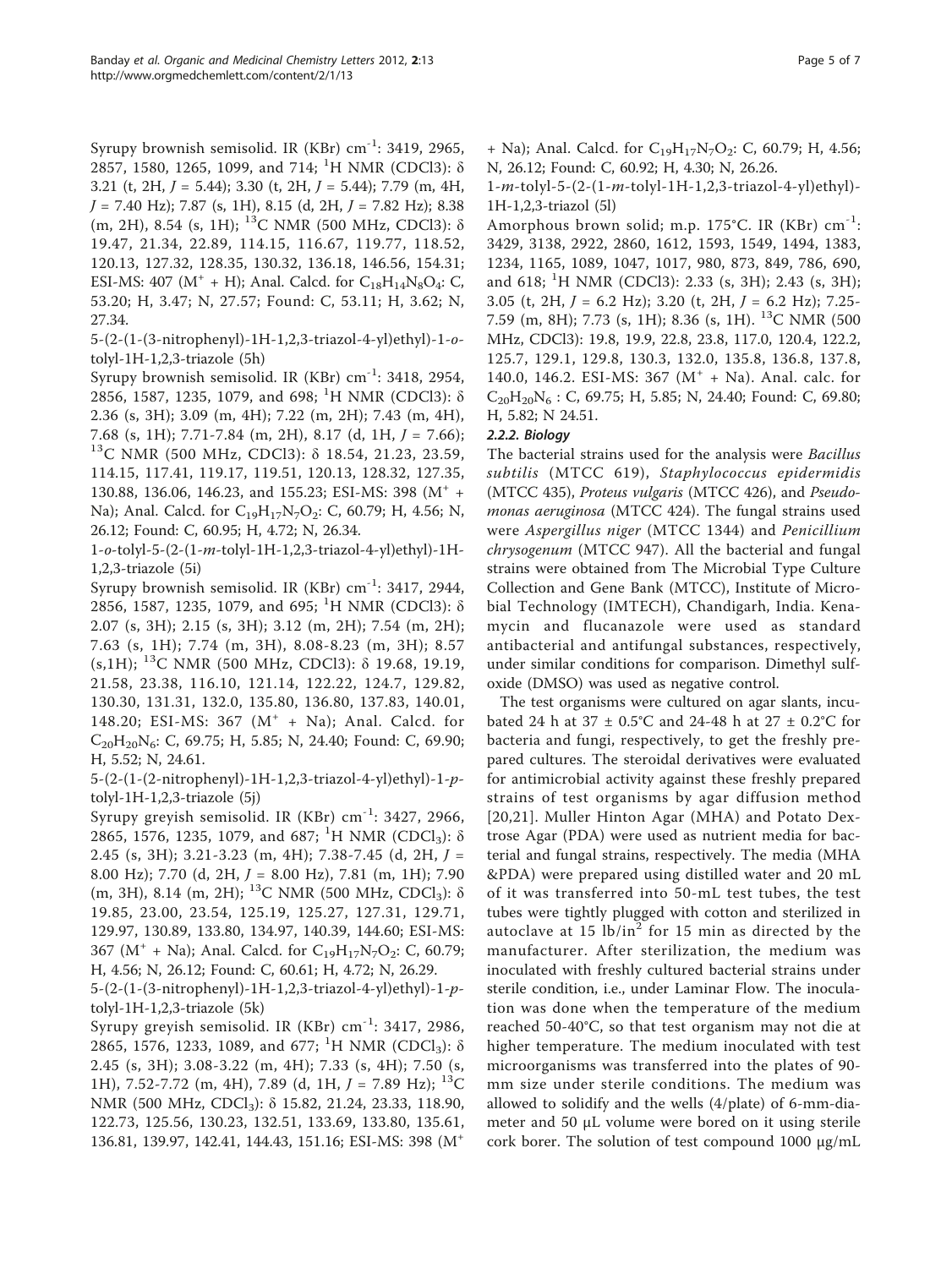|                         | Compounds Zone of inhibition (mm) |                                                                  |                          |                             |                        |                              |  |  |
|-------------------------|-----------------------------------|------------------------------------------------------------------|--------------------------|-----------------------------|------------------------|------------------------------|--|--|
|                         | <b>Antibacterial activities</b>   |                                                                  | Antifungal activities    |                             |                        |                              |  |  |
|                         | 619)                              | B. subtilis (MTCC S. epidermidis (MTCC P. Vulgaris (MTCC<br>435) | 426)                     | P. aeruginosa (MTCC<br>424) | A. niger<br>(MTCC1344) | P. chrysogenum<br>(MTCC 947) |  |  |
| 3a                      | 08                                | 09                                                               | 10                       | 12                          |                        | 10                           |  |  |
| 3b                      | 07                                | 12                                                               | 07                       | 03                          | 11                     | 10                           |  |  |
| 3c                      |                                   | 11                                                               | 10                       | 12                          | 10                     | 10                           |  |  |
| 3d                      | 11                                | 12                                                               |                          | 12                          | 12                     | 12                           |  |  |
| 3e                      | 12                                | 10                                                               | 13                       | 10                          | 10                     | 16                           |  |  |
| 3f                      | 09                                | 14                                                               | 14                       |                             | 13                     | 14                           |  |  |
| 3g                      | 12                                |                                                                  | 08                       | 11                          | 12                     | 09                           |  |  |
| 3h                      | 14                                | 12                                                               | 10                       | 10                          | 11                     | 10                           |  |  |
| 3i                      | 10                                | 12                                                               | $\overline{\phantom{a}}$ | 09                          | 13                     | 12                           |  |  |
| 3j                      | 08                                |                                                                  | 10                       | 11                          | 11                     | 12                           |  |  |
| 3k                      | 07                                | 16                                                               | 11                       | 11                          | 12                     | 13                           |  |  |
| $\overline{\mathbf{3}}$ | 10                                | 09                                                               | 11                       | 08                          | 09                     | 13                           |  |  |
| Control                 |                                   |                                                                  |                          |                             |                        |                              |  |  |
| Kenamycin               | 23                                | 24                                                               | 22                       | 17                          |                        |                              |  |  |
| Flucanazole             |                                   |                                                                  | $\overline{a}$           |                             | 18                     | 14                           |  |  |

Table 2 Antibacterial and antifungal screening data of compounds 5a-l

P. vulgaris, Proteus vulgaris; B. subtilis, Bacillus subtilis; S. epidermidis, Staphylococcus epidermidis; P. aeruginosa, Pseudomonas aeruginosa; DMSO, negative control; well diameter/vol.- 6 mm/50 μl; Kenamycin, standard for antibacterial activity. Flucanazole, standard for anti fungal activity.

was prepared in DMSO and the wells bored on the medium were each filled (50 μg) with test compound using micropipette (20-200 μL). Four wells were bored on the plates and each filled with same compound and two plates for each test compound were taken and the experiment was repeated twice. The disks of Kenamycin and Flucanazole were also incorporated into the medium for comparison (10-30 μg). The plates containing test organism and test material in contact were incubated at  $37 \pm 0.5^{\circ}$ C for 24 h. Same procedure was employed for antifungal activity; however, the culture strains of fungi were maintained on PDA and spores were transferred into the PDA medium and the plates were incubated at 27 ± 0.2°C for 24-48 h. Inhibition of growth of test organisms (bacterial & fungal) in presence of test material and standard was measured with the help of standard scale and the mean values of inhibition zones are reported in Table 2.

Table 2 gives the antimicrobial screening data obtained after treating different microbial strains with test doses of the different bis-triazolyl derivatives and the values are reported in terms of zone of inhibition in "mm".

It is clear from the above data that all the compounds 3a-l showed significant antimicrobial activity against all microbial strains used for testing. It is evident from the data that even the position of substituent on the aromatic ring influences the relative activity which can be attributed to their differences in either the bioavailability or the protein-binding properties.

## 3. Results and discussions

The wide range of pharmacological activities especially the antimicrobial potential [[14](#page-6-0),[22](#page-6-0)-[27](#page-6-0)] of triazole and bis-triazole systems prompted us to design the synthesis of a library of unsymmetrical bis-1,2,3-triazoles based on a stepwise synthetic route involving domino addition of allenylmagnesium bromide to aryl azides resulting in a serendipitous formation of 5-butynylated triazoles in good yields (> 70%) instead of 4-butynylated triazoles. 5- Butynylated triazoles upon Cu(I) catalyzed 1,3-dipolar cycloaddition with aryl azides generated bis-1,2,3-triazoles in quantitative yields. The products together with the approach for their synthesis being novel, the intermediate 5-butynylated triazoles and the final product, the bistriazole, were characterized by IR,  ${}^{1}$ H/ ${}^{13}$ C NMR, and mass spectral analysis. The intermediate 3 undergoes a high yielding regioselective Cu(I) catalyzed 1,3 dipolar cycloaddition with aryl azides (click reaction) to afford quantitative yields of the product, i.e., bis-1,2,3 triazoles, which were isolated in pure form after precipitation. The isolated products were evaluated for their antimicrobial activities against a panel of bacterial and fungal cell lines. The biological results were highly encouraging paving a way for the futuristic medicinal chemistry work based on these scaffolds.

## 4. Conclusion

In conclusion, we have developed an unprecedented, convenient strategy for the synthesis of novel, biologically important bis-1,2,3-triazoles employing a domino